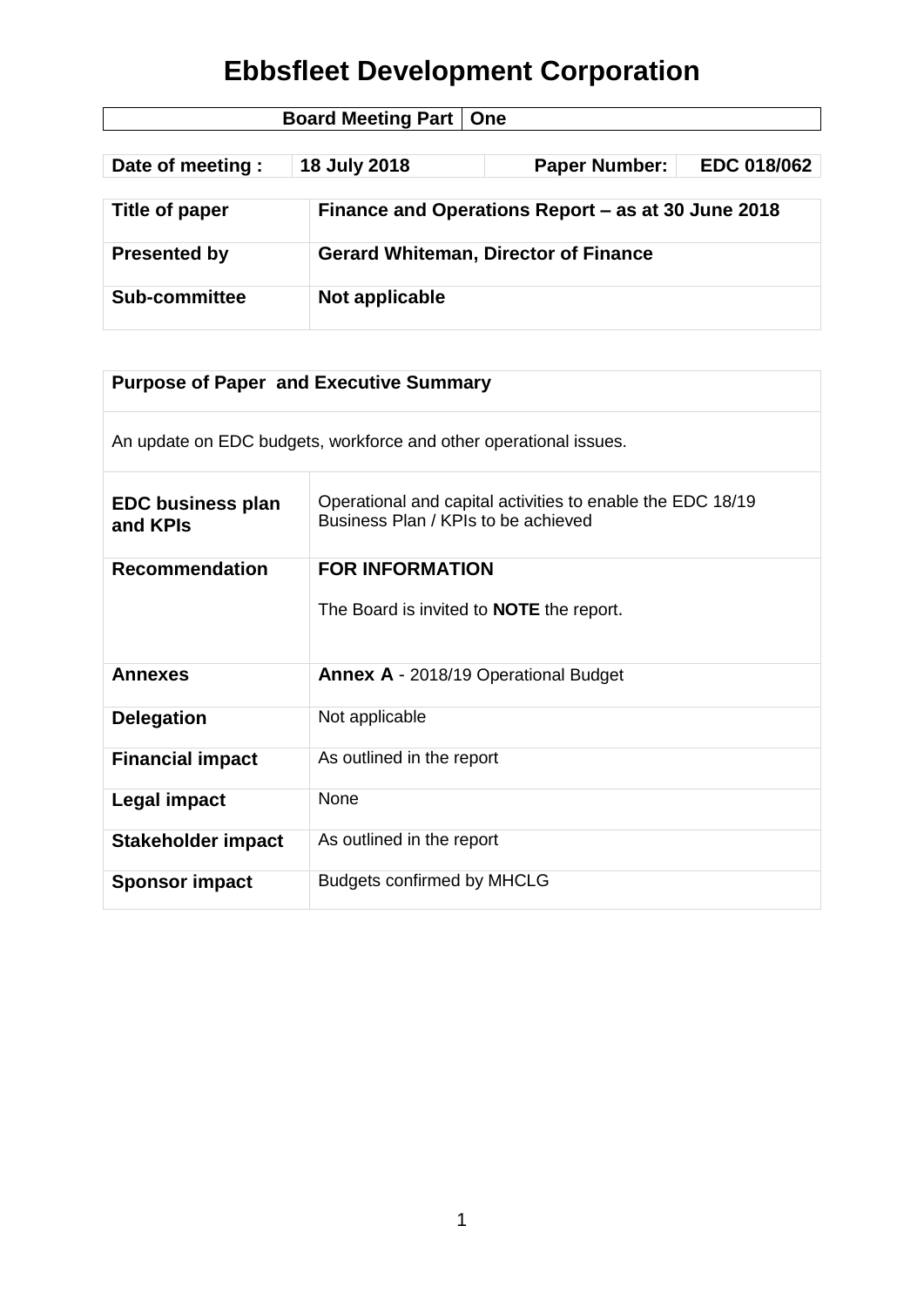| <b>Board Meeting Part   One</b> |                                                                                                   |              |                                                                    |             |  |
|---------------------------------|---------------------------------------------------------------------------------------------------|--------------|--------------------------------------------------------------------|-------------|--|
|                                 |                                                                                                   |              |                                                                    |             |  |
|                                 | Date of meeting :                                                                                 | 18 July 2018 | <b>Paper Number:</b>                                               | EDC 018/062 |  |
| <b>Highlights</b>               |                                                                                                   |              |                                                                    |             |  |
|                                 | • CDEL programme expenditure for year is budgeted at £40m                                         |              |                                                                    |             |  |
|                                 | • RDEL admin expenditure budget for year £3.892m plus £2m<br><b>RDEL Programme Revenue Budget</b> |              |                                                                    |             |  |
|                                 |                                                                                                   |              | • NAO have certified the 17/18 annual report and accounts (9 July) |             |  |

### **Introduction**

1.1. This paper updates the Board on budgets, workforce and other operational issues for the month of June 2018 and the 2018/19 budgetary position.

### **2. 18/19 Operational Budget**.

2.1 The detail of the budget is shown at **Annex A.** The net operational revenue budget for 18/19 was approved by MHCLG at £3,892,000 (compared to a net budget of £3,853,000 for 2017/18) with an additional £2m of revenue support specifically for programme expenditure.

As part of the net operational budget, the corporation generates planning fee income, which is budgeted at £75k for 18/19. After the first three months of the year just under £5k has been received, but it is anticipated that the full budgeted amount will be achieved by the year end.

2.2 The Pay budget covers the full headcount complement, together with Board member pay, and Agency/ Temporary staff. There are currently a number of vacancies in the organogram that will result in savings against the budget; in the Projects Team specifically the underspend accruing on vacant posts will be utilised to fund external expert Project Management resources on a call-down basis to bolster a smaller core team.

#### **3 18/19 Capital Budget**

- 3.1 The original budget position at the start of 18/19 is a forecast capital programme expenditure of £40m.
- 3.2 The EDC's overall capital programme of investment is organised around five subprogrammes (pillars) that focus on specific projects that can be delivered at pace and that demonstrate value for money.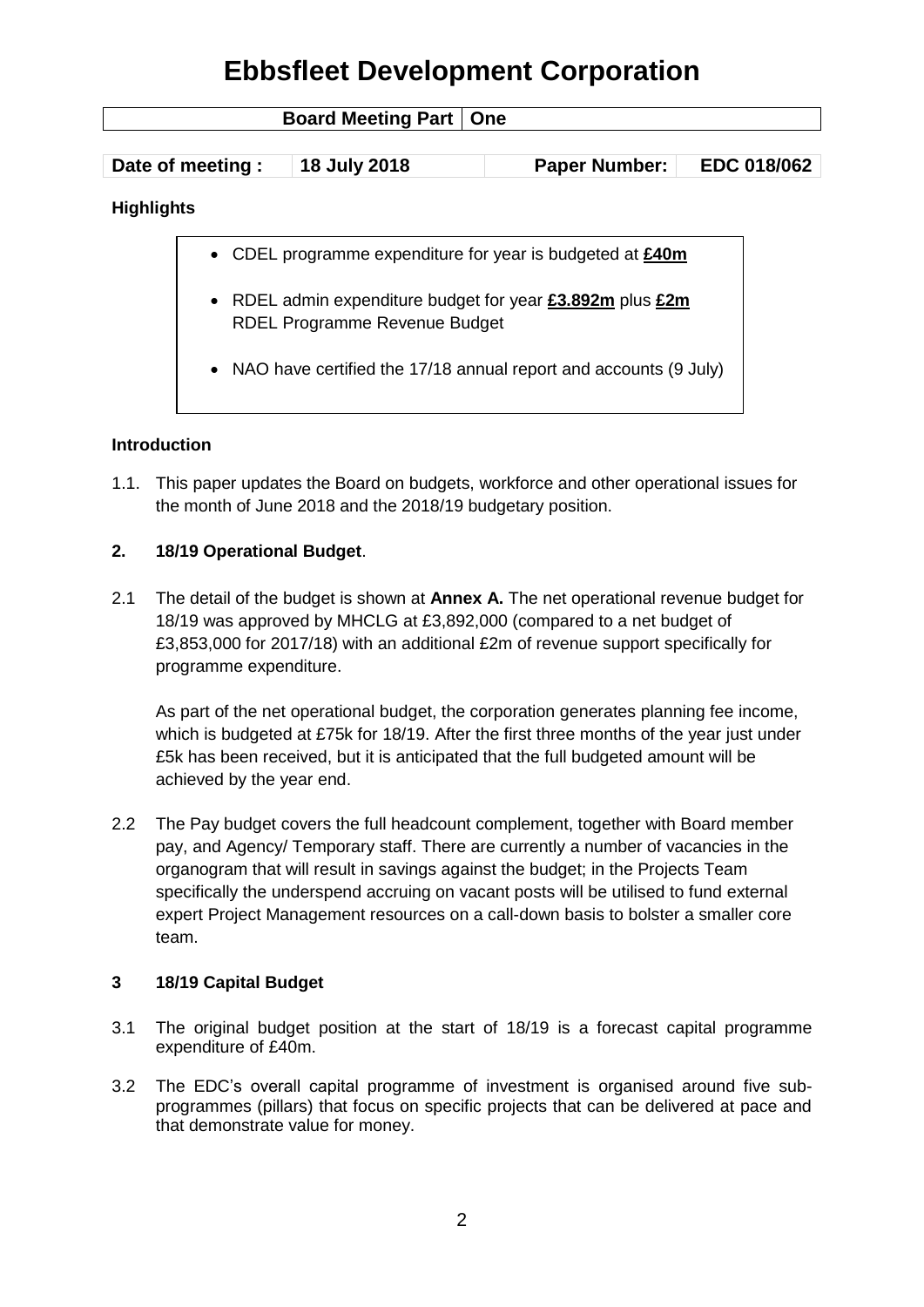| <b>Board Meeting Part   One</b> |              |                      |                    |
|---------------------------------|--------------|----------------------|--------------------|
|                                 |              |                      |                    |
| Date of meeting :               | 18 July 2018 | <b>Paper Number:</b> | <b>EDC 018/062</b> |

### 3.3 Infrastructure Delivery Plan – Programme Summary

| <b>Pillar</b>                    | <b>DESCRIPTION SUMMARY</b>                                                                                                                                                                                                                                         |
|----------------------------------|--------------------------------------------------------------------------------------------------------------------------------------------------------------------------------------------------------------------------------------------------------------------|
| <b>Housing Programme</b>         | To complement the EDC's activities in bringing forward<br>developer activity that will deliver additional housing in the<br>garden city at pace.                                                                                                                   |
| <b>Commercial Programme</b>      | Working with landowners and investors to provide<br>commercial space and employment opportunities fostering<br>both local and inward investment whilst capitalising on the<br>Enterprise Zone status and unlocking the development of<br><b>Ebbsfleet Central.</b> |
| <b>Utilities Programme</b>       | To provide a co-ordinated strategic utility network across<br>the Garden City. Establishing shared utility corridors and<br>advancing the provision of strategic infrastructure.                                                                                   |
| <b>Transport Programme</b>       | To enable safe and integrated highway systems,<br>investment in strategic highways infrastructure and local<br>road improvements including the Springhead Bridge and<br>proposals to upgrade the Fastrack bus service.                                             |
| <b>Green Corridors Programme</b> | Improving connectivity between the existing and new<br>communities and creating "green corridor" routes for<br>pedestrians and cyclists to minimise car travel within the<br>garden city. To also include the provision of additional<br>green public realm space. |

#### 3.4 2018/19 programme capital expenditure as at  $30<sup>th</sup>$  June:

| <b>Pillar</b>                                | <b>Budget</b><br>£000 | <b>Actual</b><br>£000 | <b>Comments</b>                                |
|----------------------------------------------|-----------------------|-----------------------|------------------------------------------------|
| Housing                                      |                       |                       |                                                |
| Commercial                                   |                       |                       |                                                |
| <b>Utilities</b>                             | 1,000                 |                       | Spend on Electricity                           |
| Transport                                    | 18,521                | 1,514                 | Spend on Springhead Bridge, A2 and Fastrack    |
| <b>Green Corridors and</b>                   | 907                   | 42                    | Spend on Green Corridors 1, Green Corridors 2  |
| Signage                                      |                       |                       | and Signage.                                   |
| <b>Sub-Total</b>                             | 20,428                | 1,556                 | Represents spend on projects in delivery       |
| <b>Additional Projects</b><br>in Development | <b>TBC</b>            | ۰                     | Opportunities identified for up to £40m spend. |
| Total                                        | 40,006                | 1,556                 | Target Spend for 2018/19                       |
|                                              |                       |                       |                                                |